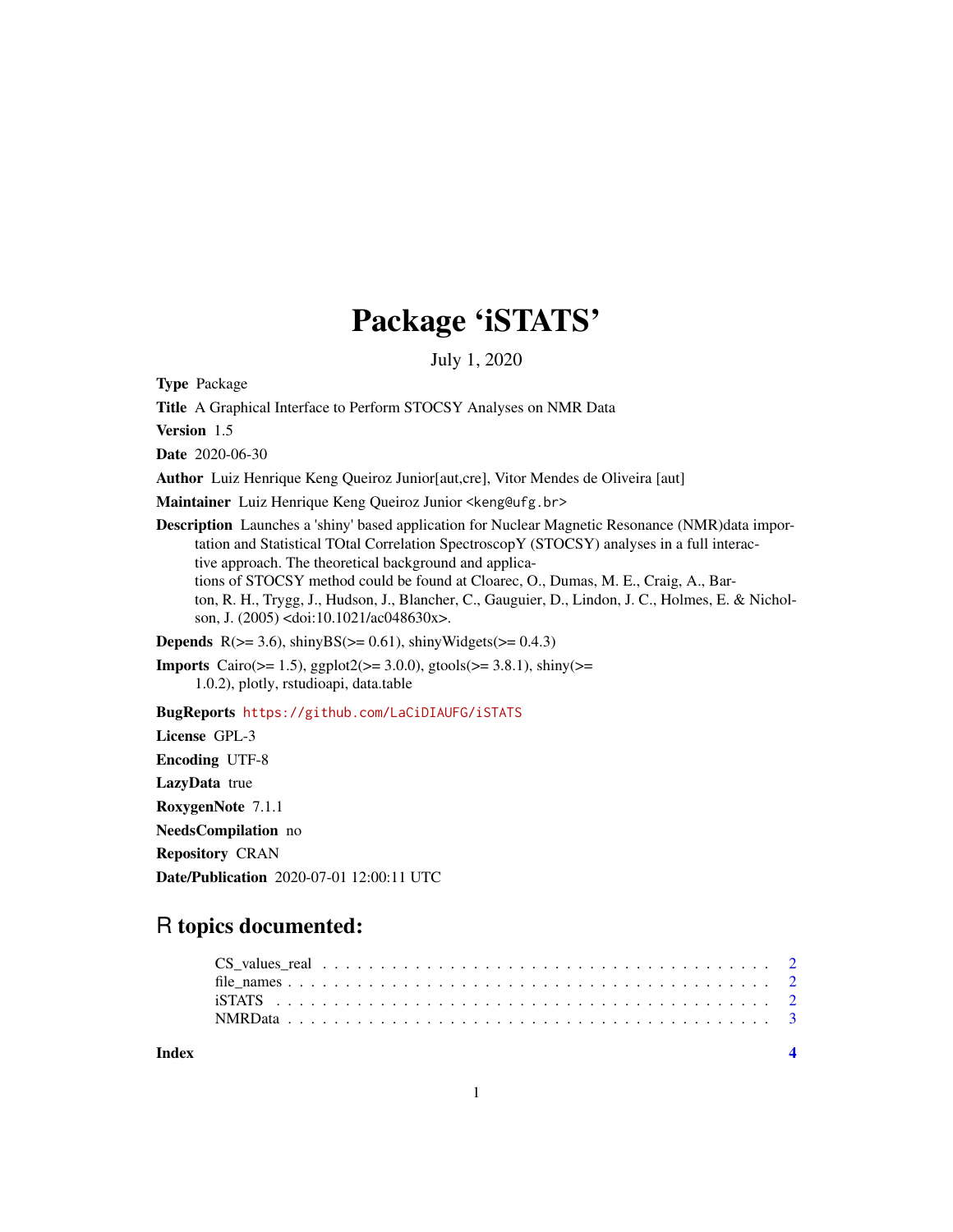<span id="page-1-0"></span>

#### Description

A matrix containing all chemical shifts of NMR data milk samples

#### Usage

CS\_values\_real

#### Format

A matrix with 11 rows and 32778 variables:

file\_names *A list of sample names*

#### Description

A list of sample names

#### Usage

file\_names

#### Format

A list of string with sample names

iSTATS *A Graphical Interface to Perform STOCSY analyses on NMR Data*

#### Description

Statistical TOtal Correlation SpectroscopY (STOCSY) is a method developed to analyze 1D Nuclear Magnetic Resonance (NMR) data, with many applications in metabolomic science, as to help the identification of molecules in complex mixture. Although STOCSY is promising method, its use requires some programming language skills. To overcome this challenge we developed the interactive STATistical Spectroscopy (iSTATS) package, based on 'shiny', in which it is possible to perform STOCSY analyses in a full interactive way, from 1D NMR matrix construction to select specifical regions to apply STOCSY methods more accurately.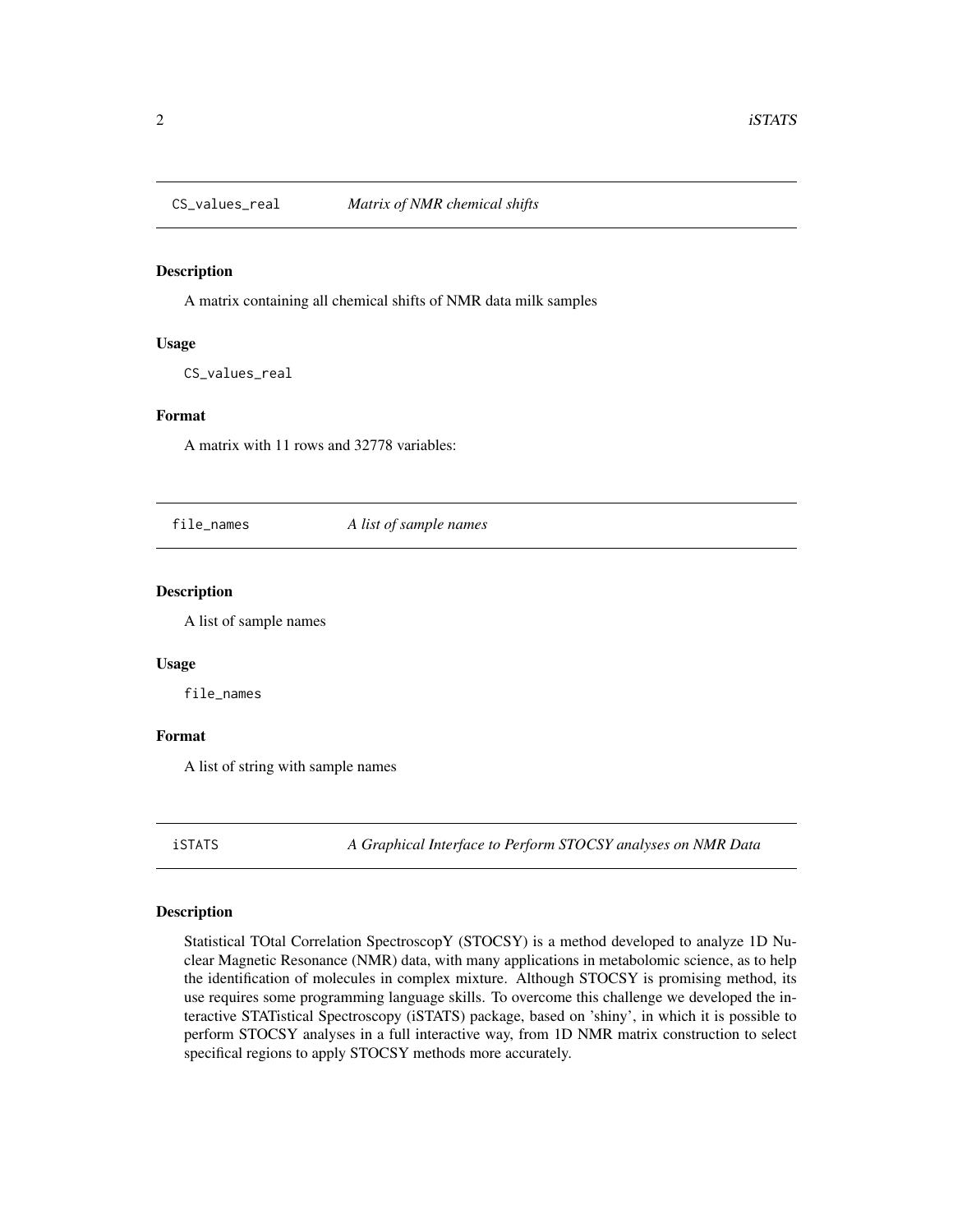#### <span id="page-2-0"></span>NMRData 3

#### Usage

iSTATS()

#### Examples

if(interactive()){iSTATS::iSTATS()}

NMRData *Matrix of NMR intensities*

### Description

A matrix containing the intensities of NMR data milk samples

#### Usage

NMRData

#### Format

A matrix with 11 rows and 32778 variables: